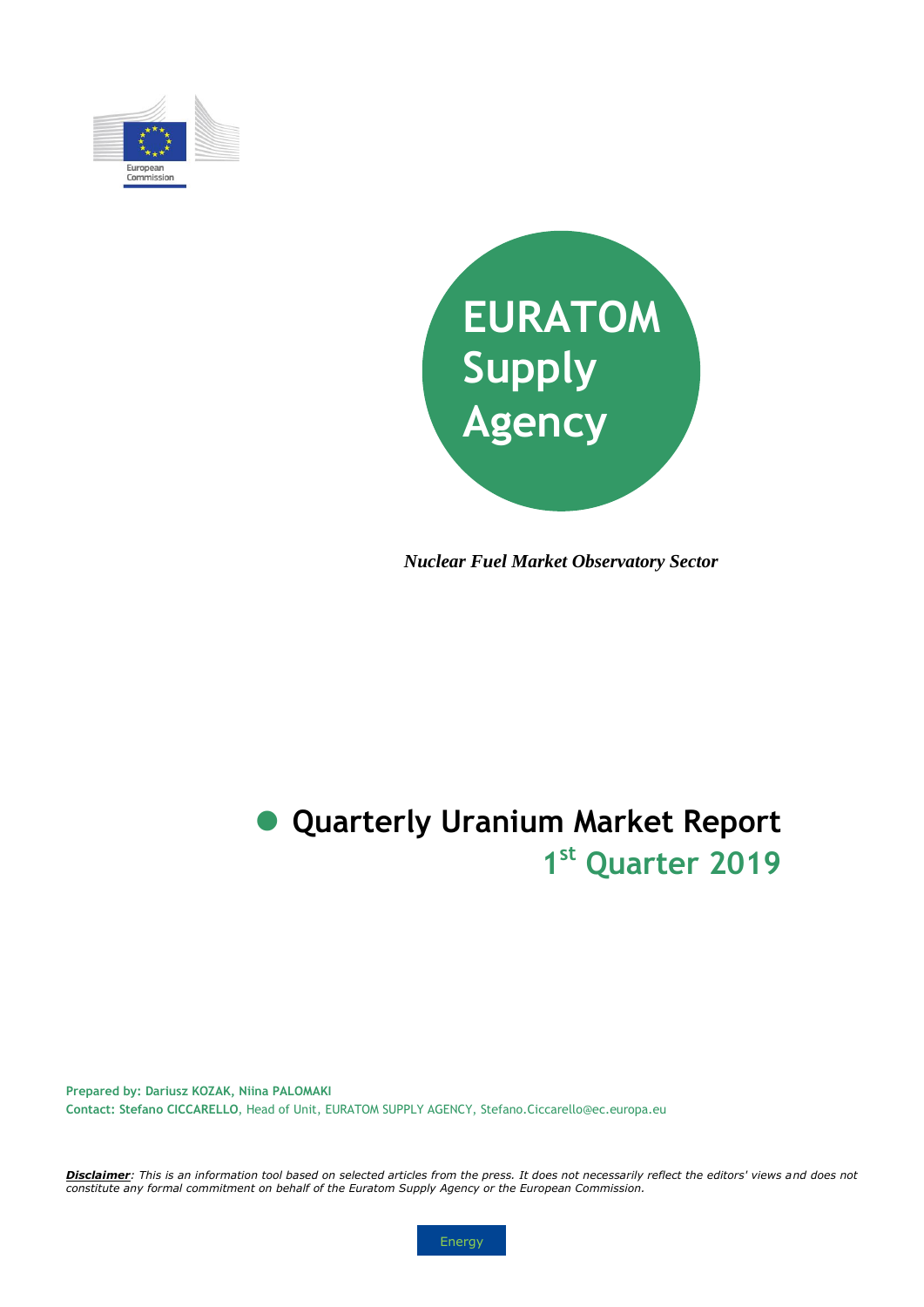# **International and EU developments**

In an opinion published at the end of 2018, the European Economic and Social Committee (EESC) declared its support for the European Atomic Energy Community's 2.4 billion EUR research and training budget, including money for nuclear safety and security research, as well as nuclear fusion, for the period 2021-2025. This research budget is subject to a two-year extension during which additional funding would be provided. Noting that clean energy is a top priority**,** the EESC emphasized that "nuclear safety must be understood as a dynamic concept, which entails constant monitoring of and adjustments to existing legislation in accordance with recent developments and innovations, covering the whole life span of the plant."

On 24 January, the U.S. Energy Information Administration (EIA) released its [Annual Energy Outlook 2019](https://www.eia.gov/outlooks/aeo/pdf/aeo2019.pdf) (AEO) which provides long-term energy projections based on EIA's assessment of how U.S. and world energy markets will operate through 2050. According to the report, the U.S. would become a net energy exporter in 2020 and remain as such through 2050 as large increases are envisioned in crude oil, natural gas, and natural gas liquids (NGPL) production, coupled with slower growth in domestic energy consumption. The reference case presented in the report projects a steady decline of 17% in nuclear electric generating capacity from 99 gigawatts (GW) in 2018 to 83 GW in 2050. No new plant additions occur beyond 2021, and existing plants have 2 GW of uprates starting in 2030. Projected nuclear retirements are driven by declining revenues resulting from low growth in electricity load and from increasing competition from low-cost natural gas and declining-cost renewables. Smaller, single-reactor nuclear plants with higher average operating costs are most affected, particularly those plants operating in regions with deregulated wholesale power markets and in states without a Zero Emission Credit policy.

### **Developments in the Member States**

#### **BELGIUM:**

Belgium's Nuclear Research Centre (SCK-CEN) and the Institut National des Radioéléments (IRE) will collaborate on a project - RECUMO (Recovery of Uranium from Mo-99 Production)- to recycle, according to the most stringent security and nuclear safety standards, highly radioactive residues resulting from the production of radioisotopes for medical purposes. These residues are currently stored in special containers at IRE's site in Fleurus, the storage capacity of which is expected to reach its limit by the end of 2019.

Early February, Ondraf/Niras, the Belgian agency for the management of radioactive waste, submitted to the Federal Agency for Nuclear Control a complete licence application for the construction of a low- and intermediate-level radioactive waste disposal facility at Dessel. The authorisation could be granted by mid-2020, and waste could already be placed in the facility starting from 2024.

#### **BULGARIA:**

On 11 March, the Energy Ministry officially launched the process for selecting a strategic investor for the construction of two 1,000 MWe reactors at the Belene NPP project. The investors have 90 days to submit an application and to declare their interest in acquiring a minority participation in the future project as well as purchasing electricity from the plant, and the final decision should be taken within a year.

#### **CZECH REPUBLIC:**

On 15 February, ČEZ reported its intention to invest 1.5 billion crowns (~65.8 million USD) during the coming months for more than 180 improvement projects at the Temelin NPP. The focus will be on the plant's continuous modernization, enhanced security, and traffic optimization, including new security systems.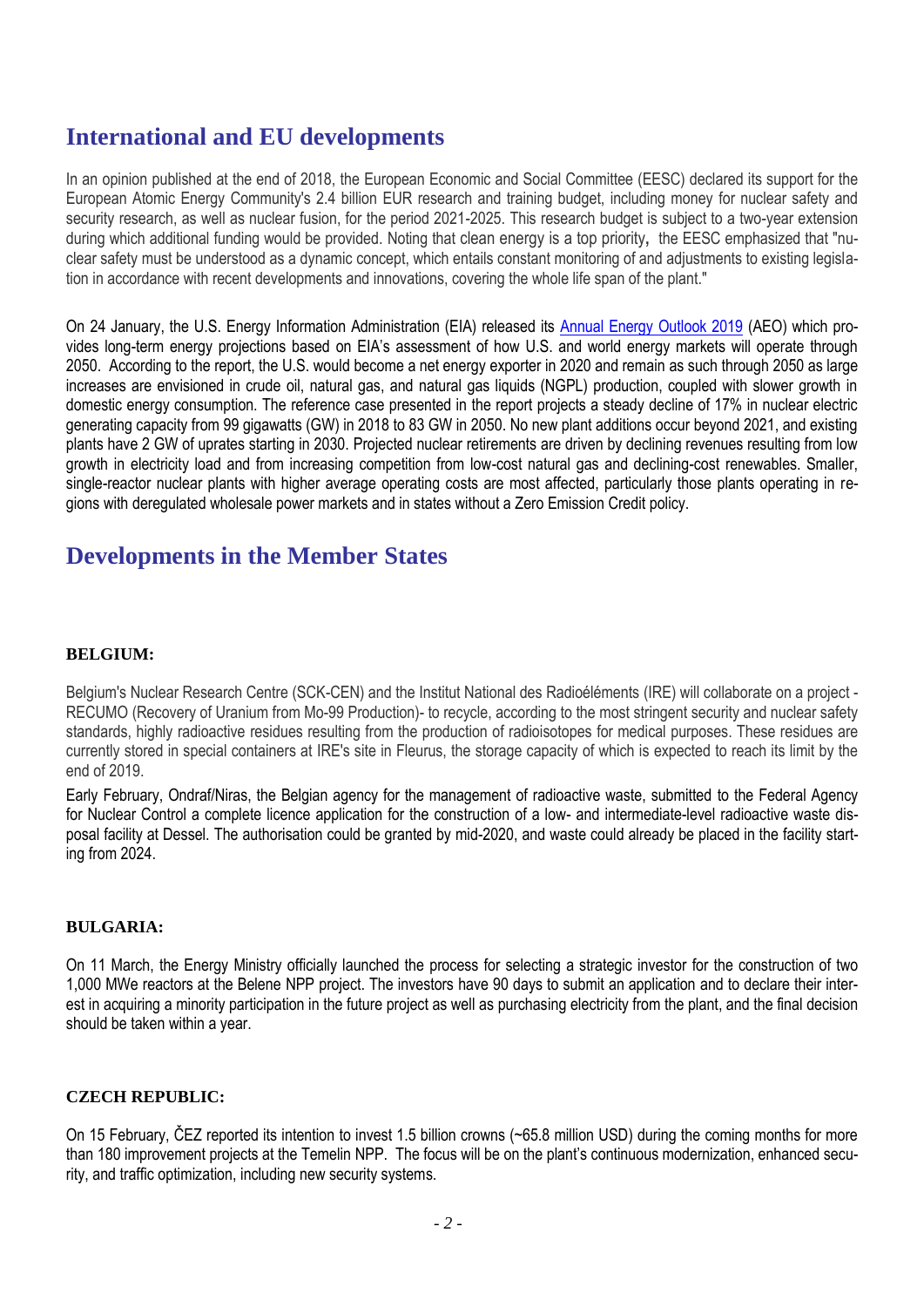Official reports from February indicate that, by signing a contract with the utility ČEZ for the construction project, the Czech government aims to maintain control over the construction of the reactors planned at the Dukovany NPP .

#### **ESTONIA:**

As part of the country's plans to establish carbon-free energy production in the Baltic region, Fermi Energia of Estonia and Moltex Energy signed in March a Memorandum of Understanding stating their intention to work together, including through a feasibility study for the siting of a Moltex advanced reactor and the development of a suitable licensing regime.

#### **FINLAND:**

At the end of February, TVO reported that the first 8 Westinghouse Triton11 fuel assemblies had been delivered to its plant and were going to be loaded during the Olkiluoto 2 reactor's upcoming outage. Westinghouse's first 11x11 BWR fuel design represents a new generation of BWR fuel, said to significantly reduce fuel cycle costs and increase overall fuel reliability.

Early March, the Finnish Cabinet granted the Olkiluoto-3 EPR its operating license, the first new power reactor license issued in Finland in 40 years. The license is a key step toward finally putting the 1,600-MW EPR into commercial operation following years of delays and cost overruns. Scheduled to go into commercial operation in January 2020, the reactor will supply about 15% of Finland's electricity.

#### **FRANCE:**

On 25 January, the French government published its multiannual energy mix plan, known by its French initials as PPE. This energy sector roadmap defines the French electricity mix up to 2028 in two periods, from 2019-2023 and 2024-to 2028, and includes details on how nuclear energy's contribution to the power mix will decline over the coming years as reactors are going to be shutdown. The PPE indicates that, by 2035, nuclear energy's share in the French electricity mix will drop to 50%, compared to 75% today.

#### **GERMANY:**

In a statement released in March about its 2018 financial results, EnBW declared it planned to invest, during 2018-2020, the money refunded from the payment of nuclear fuel taxes in its nuclear and renewables generating units, as well as in building nuclear waste processing centres at its Neckarwestheim and Philippsburg NPPs.

The company also stated that during 2018 it had received final dismantling approval for its Obrigheim plant, shut down permanently in 2005.

#### **THE NETHERLANDS:**

According to the terms of a contract signed in the beginning of the year with Terrestrial Energy, NRG will provide expert technical services to support "in-core" materials testing, including graphite, for key components of Terrestrial Energy 's Integral Molten Salt Reactor power plant in the High-Flux Reactor at Petten and the development of its generation IV plant. NRG's services include technical advice and in-process and post-irradiation examinations and evaluations of the test materials.

#### **POLAND:**

According to the results of PGE EJ1's latest commissioned survey, support for the construction of Poland's first NPP remains high among residents in the three areas under consideration for hosting the facility. The plant is expected to enter operation by 2033.

#### **ROMANIA:**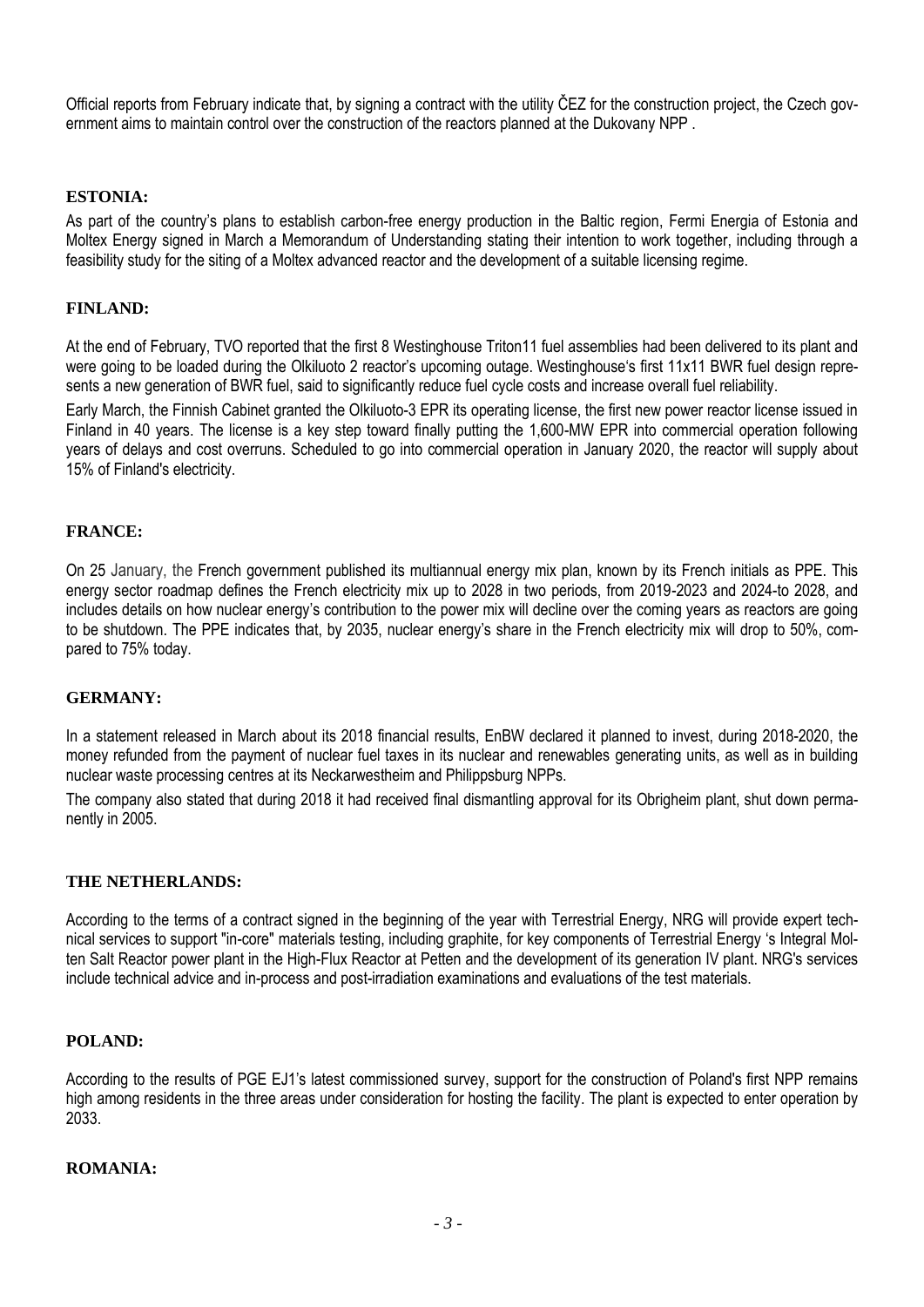NuScale Power and Societatea Nationala Nuclearelectrica SA (SNN SA), signed on 14 March a memorandum of understanding to exchange business and technical information in order to evaluate the development, licensing and construction of a NuScale small modular reactor plant in Romania. The first company to submit an SMR design to NRC for certification, NuScale has already signed agreements to explore deployment of its SMR technology in Canada and Jordan.

#### **SPAIN:**

According to official reports released at the end of March, Endesa intends to extend the operating life of all the NPPs in which it holds a stake and the licenses of which are due for renewal in 2019 and 2020. Also at the end of March**,** Iberdrola, Endesa, and Naturgy reached an agreement to keep Spain's oldest reactor, the two-unit Almaraz NPP they jointly own, in operation until 2027 and 2028, respectively.

#### **UNITED KINGDOM:**

Hitachi has put on hold its plan to build two nuclear plants in the UK. Planning to cut jobs at its UK subsidiary Horizon Nuclear Power Ltd., the Japanese conglomerate is also considering a sale of Horizon Nuclear.

### **… and worldwide**

#### **CHINA:**

Unit 2 at the Haiyang NPP started to operate on 9 January, thus becoming the fourth Westinghouse AP1000 unit currently in commercial operation in China. China's nuclear fleet now totals 45 commercial reactors with a combined capacity of around 43 GWe.

On 10 January, JSC TVEL and one of China National Nuclear Corp. (CNNC)'s subsidiary signed a contract for the supply of nuclear fuel for the initial loading and the first seven years of operation of the fast neutron CFR-600 demonstration reactor currently under construction in China. The agreement also covers the supply of equipment and services, software licenses, and documentation examination services.

#### **TAIWAN:**

On 1 February, the Ministry of Economic Affairs published a revised national energy strategy, which maintains the government's objective of phasing out nuclear power by 2025. Due to an anticipated increase in energy consumption by large electronics firms in Taiwan, it is likely that the country will have to increase its use of fossil fuels in order to avoid the energy shortages expected as soon as 2021.

#### **USA:**

In the beginning of the year, the U.S. DoE's Office of Nuclear Energy announced the signature of a Memorandum of Understanding with Utah Associated Municipal Power Systems (UAMPS) and Battelle Energy Alliance relating to DOE's intent to use electricity from one of the two proposed NuScale small modular reactors. It is envisaged that the reactor could provide up to 70 MWe of power to the DOE's Idaho National Laboratory from 2025 to 2030, while the second one should to be used for research, development, and demonstration purposes under the Joint Use Modular Plant (JUMP) program.

Also in January, DoE concluded that the proposed use for fuel for research and development purposes of approximately 10 metric tons of DOE-owned high-assay low enriched uranium (HALEU), produced and stored at Idaho National Laboratory, would not have a significant impact on the environment, and would contribute greatly to advancing nuclear power. The construction and operation of any reactors that propose using HALEU fuel would require an additional National Environmental Policy Act review.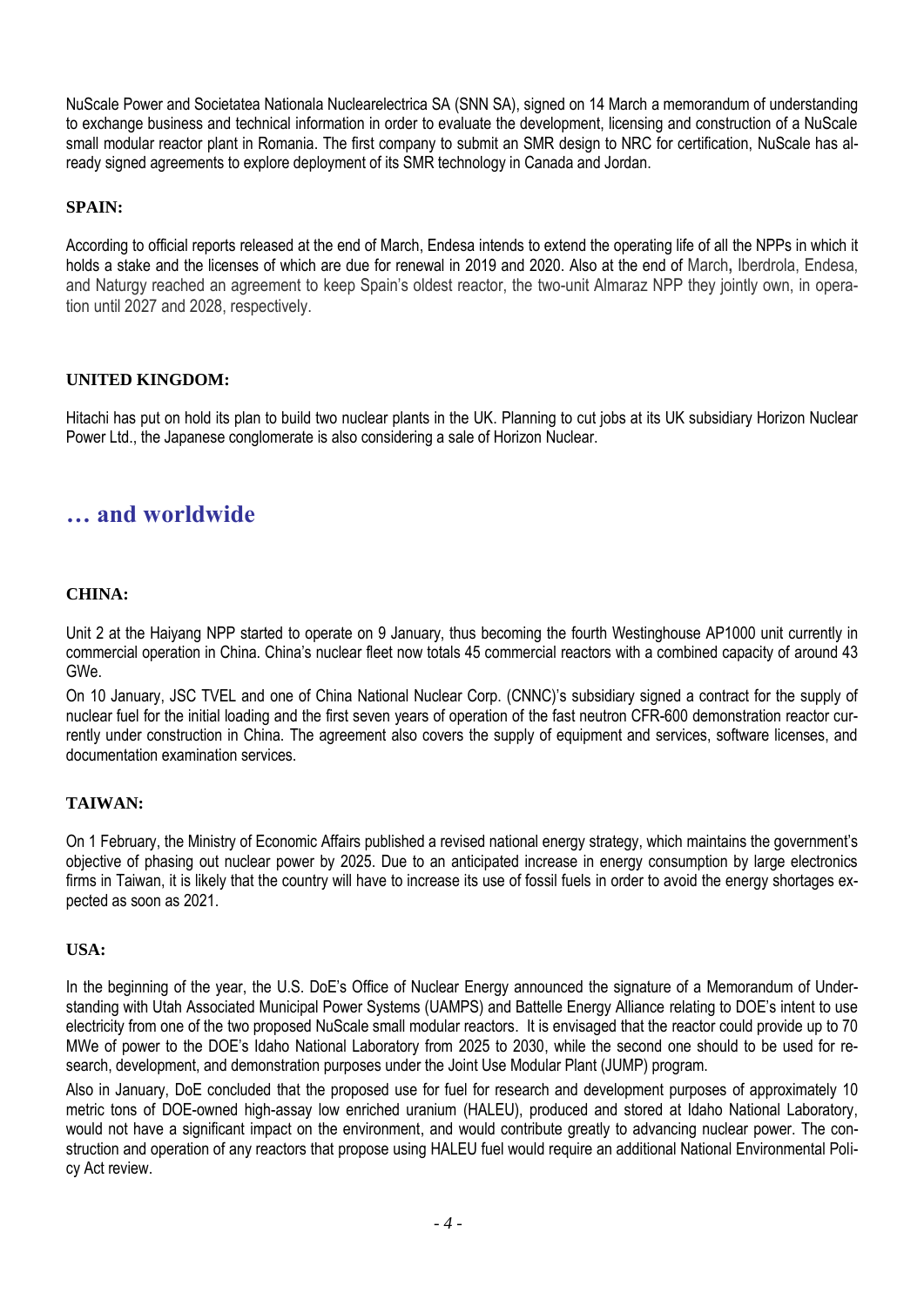Westinghouse Electric Company announced early 2019 a plan to implement the first phase of its reorganization process, which includes improving the company's focus on its customer base and enhancing global services and supply chain management. The restructuring process should be complete by the third quarter of 2019.

# **Uranium production**

The Australian company Aura Uranium signed in January a binding offtake agreement with London-based Curzon Uranium Trading Limited for up to 30% of the production at its Tiris uranium project in Mauritania. With an anticipated production of 1 million lbs U3O8/ year, the project is expected to start up in 2020. The offtake agreement covers the sale of 800,000 lbs U3O8 (308 tU) of uranium at fixed prices, with a further 1.8 million lbs available to Curzon as options at fixed and market pricing.

According to a draft program for the development of the country's mineral resources, released in February, Uzbekistan's government plans to invest 59 million USD between 2020 and 2024 to increase by approximately one-third, through new exploration, the country's proven uranium reserves. To that end, Navoi Mining and Metallurgical Combinat has been designated as a standalone, state-owned company for uranium mining and reprocessing: it will operate 20 conventional uranium mines and insitu recovery facilities and develop 10 additional uranium deposits in Uzbekistan.

Ukraine published end of March national future mining plans, according to which the country intends to increase by 150% in the next 3 years the uranium ore output from its largest deposit. As part of the same strategy aimed at reducing its reliance on Russian conversion services and nuclear fuel, Ukraine also plans to build its own nuclear fuel manufacturing facility within 3 years, with technology from Westinghouse.

# **Uranium prices<sup>1</sup>**

l

In the first quarter of 2019, the UX monthly spot uranium price decreased by almost 10% comparing quarter to quarter and, at the end of March, it accounted for US\$25.75/lb U3O8. It was up by 22% compared to the first quarter of 2018.

The UX long term uranium price for the first quarter of 2019 accounted for US\$32.00/lb U3O8 at the end of March which means no change when compared quarter to quarter and almost 7% up compared to first quarter of 2018.

<sup>&</sup>lt;sup>1</sup> The market price information in the following chapters: Uranium prices, Conversion and Enrichment is provided with permission of the *UxC, LLC [\(www.uxc.com\)](http://www.uxc.com/).UxC does not bear any legal liability for the use of these data.*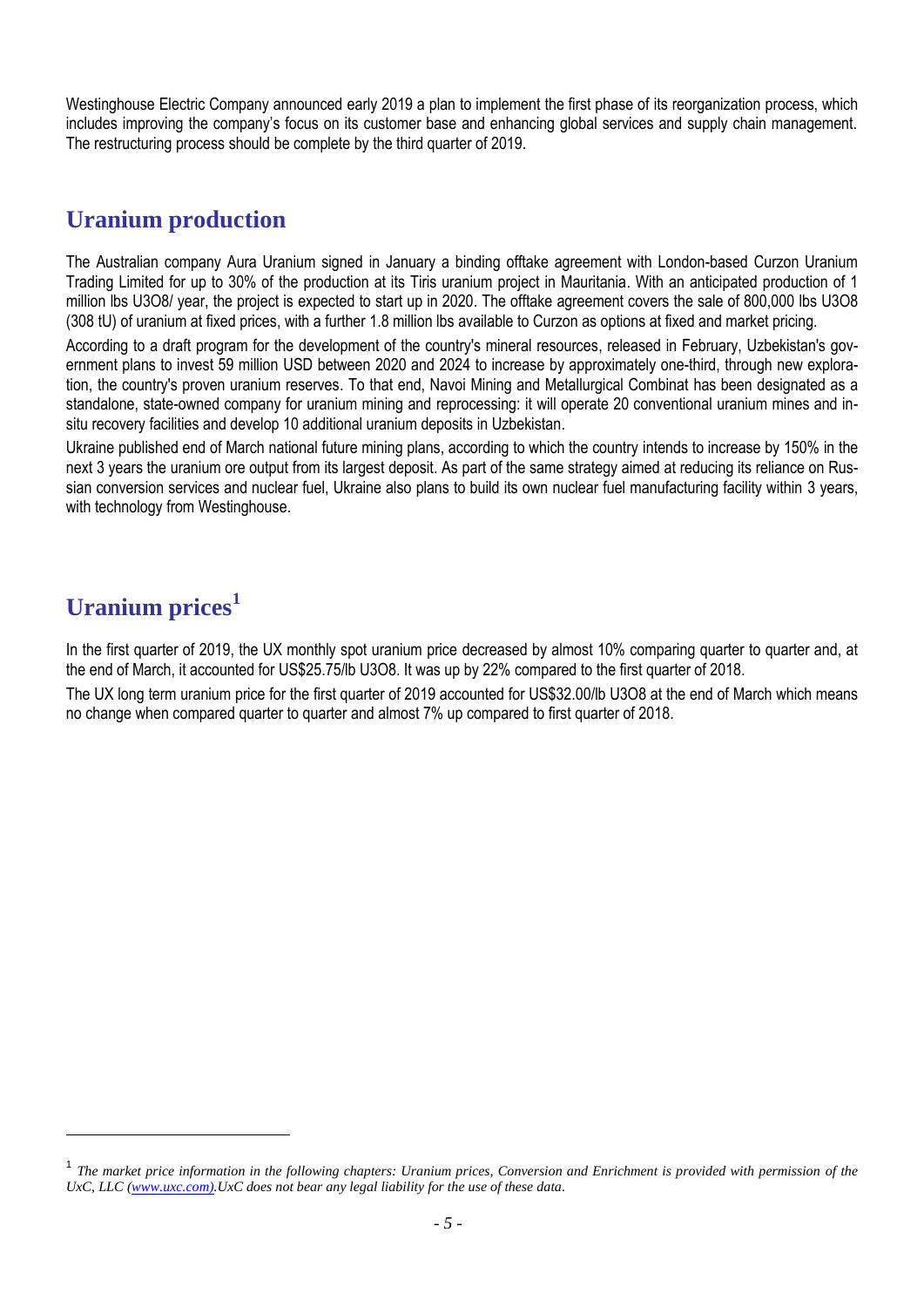

# **Conversion**

In the first quarter of 2019, UX spot conversion prices in the European Union and in North America increased by 7% and 9%, respectively, compared to the previous quarter and amounted to US\$14.75/kg in the EU and US\$13.50/kg in North America at the end of March. In an annual comparison, they increased by 115% and 132%, respectively.

UX long term conversion prices amounted to US\$15.50/kg both in the EU and North America, which were unchanged compared to the previous quarter and increased by 29% in an annual comparison.

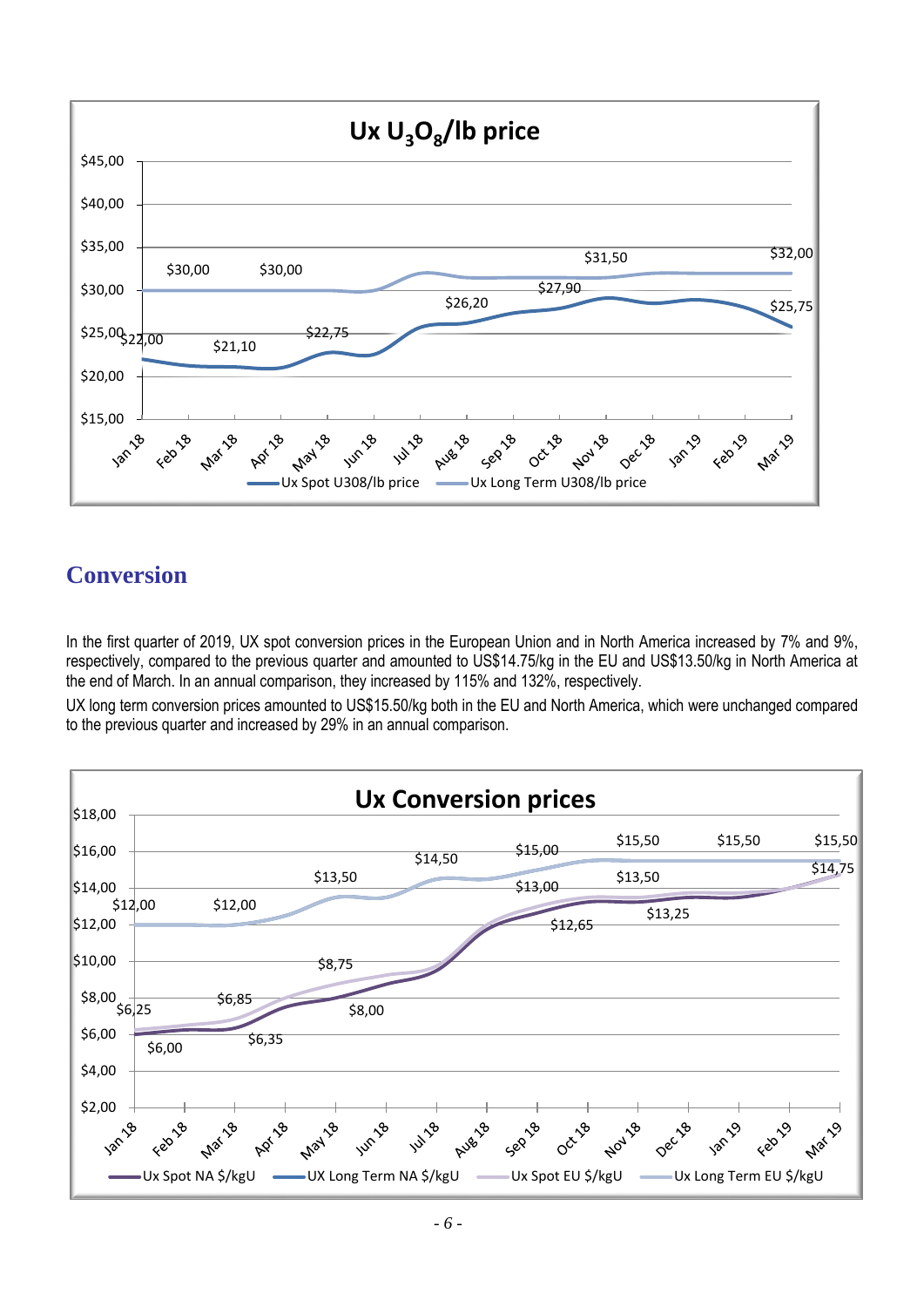# **Enrichment**

At the end of March 2019, the UX spot SWU price amounted to US\$43.00 per SWU and it increased by more than 10% compared to the previous quarter. It was up almost 20% in an annual comparison.

The UX long term SWU price amounted to US\$44.00 and it was up by more than 7% compared to the previous quarter and stayed unchanged compared to the first quarter of 2018.



On 7 January, it was officially reported that the U.S. DoE intends to spend 115 million USD on a cascade of 16 centrifuges at the Ohio legacy enrichment site. The centrifuges will use AC100M technology to produce small amounts of HALEU, which will be used by the DOE for research and development required by some Generation IV reactor designs.

Australia's Silex Systems and Canada's Cameco have agreed to buy out GE-Hitachi Nuclear Energy's ownership share of GE-Hitachi Global Laser Enrichment (GLE), a company trying to commercialize Silex's technologies to produce enriched uranium. Under the terms of the agreement, Cameco would increase its stake in GLE to 49% while Silex will have a 51% ownership stake in the company. The agreement's signature also depends on DOE's approval to continue a 2016 agreement under which GLE was authorized to purchase DOE-owned depleted uranium that would be used in a laser enrichment facility to be built at the Kentucky enrichment facility.

Urenco USA announced in February a new programme covering the production of HALEU at a dedicated unit to be built at its US uranium enrichment facility.

### **Fuel fabrication**

All over the world, fuel fabricators have intensified their efforts towards producing accident-tolerant fuel (ATF), with increased financial support from governments.

On 28 January, TVEL announced that the first batch of experimental ATF assemblies were loaded into the MIR research reactor for testing at the State Research Institute of Nuclear Physics in Dimitrovgrad, Russia, with a view to bringing to the market a Russian ATF design.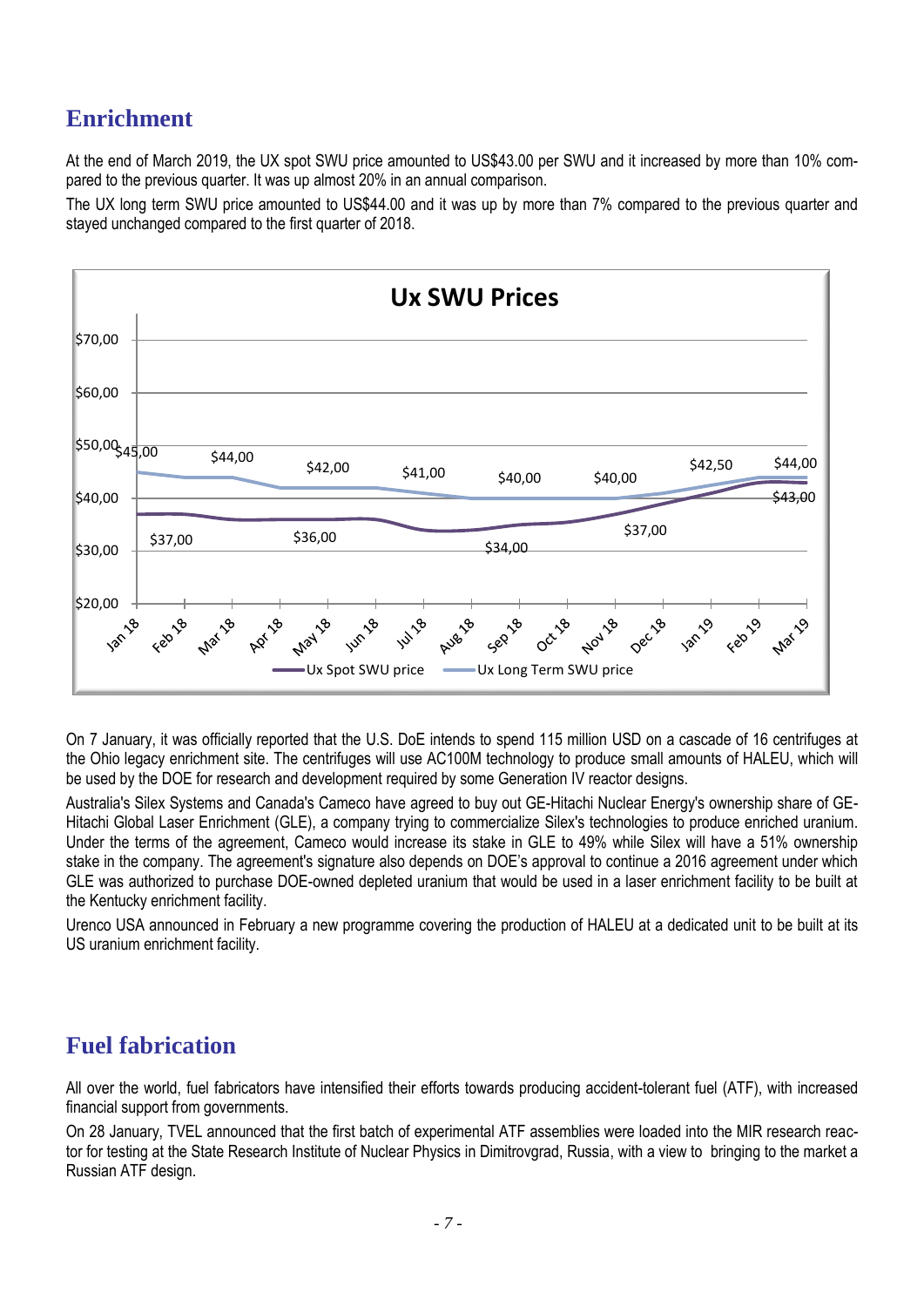The US DoE's Office of Nuclear Energy awarded in late 2018 a total of 111.2 million USD in funding to three industry partners, General Electric, Framatome and Westinghouse, to develop ATFs. In the first 14-month budget period, all three fuel vendors must ensure, among others, that an initial Lead Test Assembly has been installed in a US commercial power plant, and continue development of licensing approaches that include the involvement of at least one NPP owner/operator per ATF concept. Additional funding is planned

Framatome announced in January that the U.S. DoE had granted it 49 million USD in funding over a 28-month period to speed up development of its enhanced accident tolerant fuel (EATF), which not only allows operators additional response time in the event of active cooling loss, but also ensures improved performance during normal operation.

On 18 January, Westinghouse Electric Co. announced it had been awarded 93.6 million USD in funding from the DoE to support the development of its EnCore Accident Tolerant Fuel design. Westinghouse stated that the EnCore Fuel program includes the development in two phases of both short- and long-term products that provide advanced safety features, enhanced fuel cycles, and economic advantages.

On 22 January, China General Nuclear (CGN) reported that it had begun irradiation testing on a prototype ATF in a research reactor.

### **Nuclear medicine**

l

As part of an initiative led by the US DoE's Pacific Northwest National Laboratory, the Australian Nuclear Science and Technology Organisation (ANSTO)'s medical isotope production facility installed a high-resolution monitoring system to track emissions from its production of medical radioisotopes. A similar monitoring system is already in place at the Institute for Radioelements in Belgium.

In the Netherlands, the Advancing Nuclear Medicine consortium has been awarded a 6.8 million EUR subsidy from the European Fund for Regional Development to develop FIELD-LAB, an initiative aimed at accelerating the development and introduction of new radiopharmaceuticals.

Niowave has started producing medical radioisotopes including molybdenum-99, iodine-131, xenon-133 and strontium-89 by fissioning LEU using a superconducting electron linear accelerator.

NorthStar Medical Radioisotopes is reportedly expanding its current Good Manufacturing Practice manufacturing capabilities in Wisconsin to support increased Mo-99 production capacity.

The US DoE's NNSA has selected four companies (Niowave Inc, NorthStar Medical Radioisotopes LLC, Northwest Medical Isotopes and Shine Medical Isotopes) to begin negotiations for potential new cooperative agreement awards for the supply of Mo-99 without using HEU. The USA currently does not produce molybdenum-99 and imports all of its requirements.

On 27 March, Bruce Power completed the first harvest of medical-grade cobalt-60 produced inside the Bruce 7 nuclear power reactor, as a measure meant to prevent a shortage of this cancer-fighting isotope. The medical-grade material harvested from Bruce 7 has been inside the reactor for nearly two years, and will now be processed by Nordion, a company based in Ottawa.

### **Concluded natural uranium contracts in the EU<sup>2</sup>**

During the first quarter of 2019, ESA processed 87 transactions, including contracts, amendments and notifications on the frontend activities. Between January and March, European utilities concluded 6 new spot natural uranium supply contracts (including purchases, sales, exchanges and loans) and 3 new long term contracts.

<sup>2</sup> *The statistics and data analysis provided by ESA are for information purposes only, and ESA does not bear any legal liability for using them. ESA ensures confidentiality and physical protection of the commercial data.*